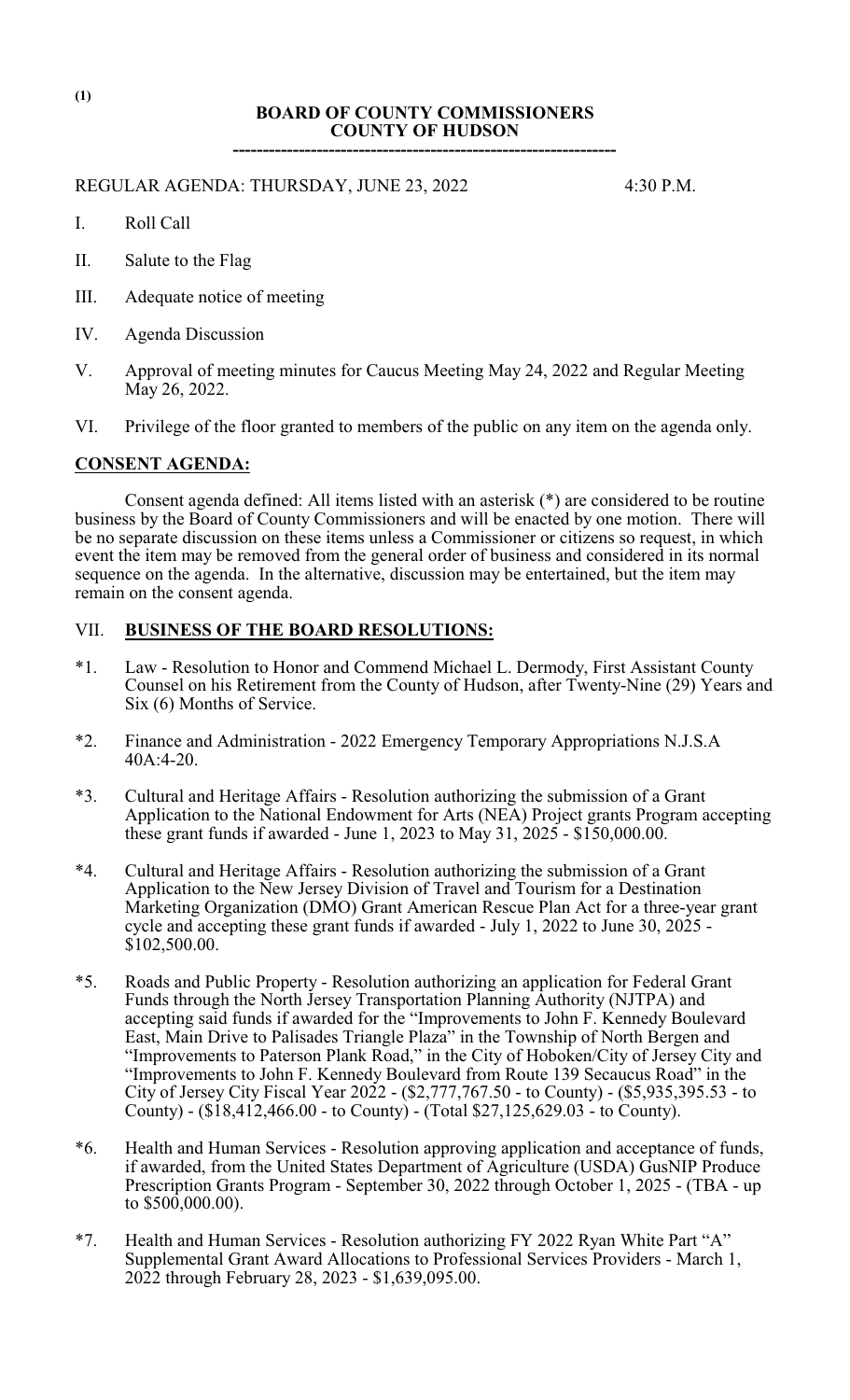- \*8. Health and Human Services Resolution amending Resolution 65-2-2022 and authorizing FY 2022 Ryan White Minority AIDS Initiative (MAI) Grant Final Award Allocations to Professional Services Providers and a Provider awarded through Year Three (3) of a Competitive Contracting Process - March 1, 2022 through February 28, 2023 - \$310,719.00.
- \*9. Health and Human Services Resolution amending Resolution 88-2-2022 and authorizing FY 2022 Ryan White Part "A" Formula Grant Final Award Allocations to Professional Services Providers, Providers Awarded through Year Three (3) of a Competitive Contracting Process and a Non-Fair and Open Contract Provider - March 1, 2022 through February 28, 2023 - \$1,432,366.00.
- \*10. Finance and Administration Resolution accepting Grant Funds from the State of New Jersey Department of Environmental Protection for the FY 2022 Clean Communities Grant - \$19,580.22.
- \*11. Parks Resolution approving payment to Swank Motion Pictures, Inc. to facilitate licensing to permit the acquisition of services and items of an artistic and educational character for the Movies in the Park Program - July 5, 2022 to August 25, 2022 - \$7,710.00.
- \*12. Parks Resolution approving payment to Premiere Outdoor Movies for the rental of Sixteen (16) inflatable 20' by 11' Movie Screens for the Movies in the Park Program - July 5, 2022 to August 25, 2022 - \$9,920.00.
- \*13. Register's Office Resolution authorizing payment to Mahogany Hustle d/b/a Break Tradition, LLC for Website Design and Development including ongoing support and yearly maintenance agreement on behalf of the Register's Office -  $\overline{$}23,000.00$ .
- \*14. Register's Office Resolution approving payment to Kofile Technologies, Inc. for the purchase of Custom Plat (Map) Cabinets including hangers, envelopes and separators on behalf of the Hudson County Register's Office - \$23,925.00.
- \*15. Finance and Administration Resolution approving payment to Net@Work for Annual License and Maintenance Agreement for Sage HRMS (ABRA) Human Resource Data Base on behalf of the Department of Finance and Administration - June 30, 2022 to June 29, 2023 - \$20,237.57.
- \*16. Cultural and Heritage Affairs / Tourism Development Resolution approving a Non-Fair and Open Contract with Truly 360 for Consulting Services including use of Website Review Management, Google Listing Optimization, 360 Virtual Tours, Google Travel Guide Creation and Website Search Engine Optimization - May 15, 2022 to May 14, 2023 - \$13,776.00.
- \*17. Law Resolution approving a Professional Services Contract Non-Fair and Open with French and Parrello Associates for Professional Environmental Engineering Services New York Avenue, Block 6001, Lot 34, Jersey City, New Jersey (not to exceed \$10,000.00).
- \*18. Purchasing Approve Purchasing Agent's award, purchases made under State Contracts:

|                | <b>VENDOR</b>                               | <b>COMMODITY</b>                                                              | <b>AMOUNT</b> | DEPT.                                           |
|----------------|---------------------------------------------|-------------------------------------------------------------------------------|---------------|-------------------------------------------------|
| a.             | Dell Marketing<br>Pittsburgh, PA            | (30) New Dell Desktop<br><b>Computers</b> (Meadowview<br>Hospital)            | \$35,463.60   | Health & Human<br><b>Services</b>               |
| b.             | Deptcor<br>Trenton, N.J.                    | Purchase (4) New $\&$<br>Replacement of $(4)$<br><b>Recreation Cell Doors</b> | \$11,000.00   | <b>Correctional Center</b>                      |
| $\mathbf{c}$ . | <b>Environmental System</b><br>Redlands, CA | Annual Maintenance<br>Hardware & Software<br>(Office of Digital Information)  | \$7,426.00    | Planning $\&$<br><b>Business</b><br>Opportunity |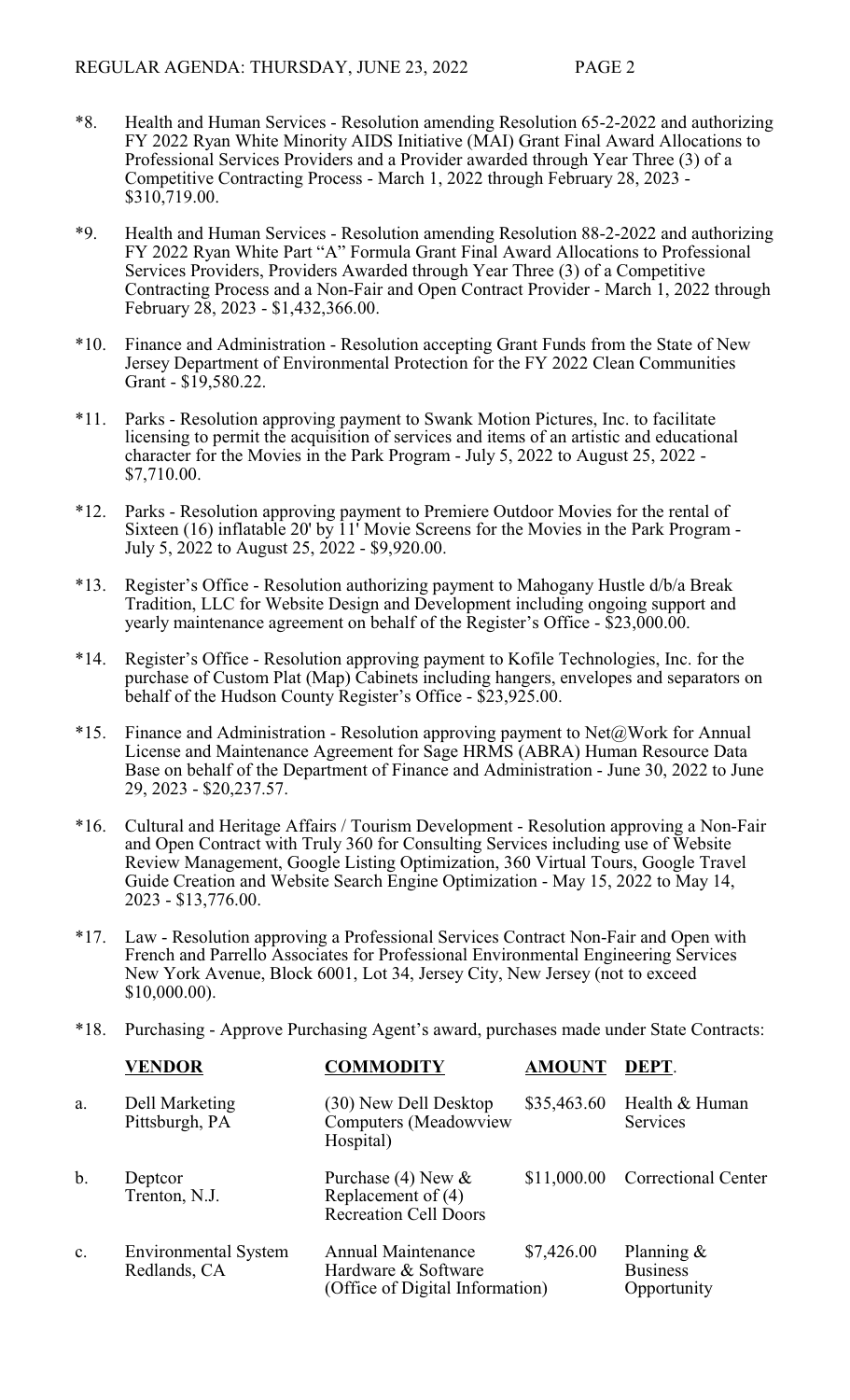REGULAR AGENDA: THURSDAY, JUNE 23, 2022 PAGE 3

| d. | Pitney Bowes, Inc.<br>Chesapeake, VA              | Mailroom Equipment<br>Service & Supplies                                  | \$25,000.00                                                      | Various                                        |  |
|----|---------------------------------------------------|---------------------------------------------------------------------------|------------------------------------------------------------------|------------------------------------------------|--|
| e. | <i><b>*Rachles/Micheles</b></i><br>Clifton, N.J.  | <b>Gasoline (Motor Pool)</b>                                              |                                                                  | \$150,000.00 Roads & Public<br><b>Property</b> |  |
| f. | <b>Specialty AutoMotive</b><br>Saddle Brook, N.J. | Garage Lifts Maintenance \$5,000.00<br>(Motor Pool)                       |                                                                  | Roads & Public<br>Property                     |  |
| g. | Xerox Corporation<br>Lewisville, TX               | Xerox Multifunction<br>Color Copier, Print Charge<br>Prints (\$43,504.00) | \$118,504.00 Prosecutor's Office<br>For Color, and Black & White |                                                |  |
|    |                                                   | Maintenance Service &<br>Supplies for Copiers<br>$(\$75,000.00)$          |                                                                  | Various                                        |  |
|    | *Denotes: WBE                                     | TOTAL                                                                     | \$352,393.60                                                     |                                                |  |

#### \*19. Purchasing - Purchases made under the Educational Services Commission of New Jersey Pricing System, formally known as "The Middlesex Regional Educational Services Commission:"

|    | <b>VENDOR</b>                       | <b>COMMODITY</b>                                                                                      | <b>AMOUNT</b> | DEPT.        |
|----|-------------------------------------|-------------------------------------------------------------------------------------------------------|---------------|--------------|
| a. | **Murray Paving<br>Hackensack, N.J. | <b>James J. Braddock</b><br>Ninja Playground<br><b>Equipment &amp; Installation</b><br>(\$172,839.19) | \$243,050.46  | <b>Parks</b> |
|    |                                     | <b>Columbus Park Light Pole</b><br><b>Replacement (\$70,211.27)</b>                                   |               | <b>Parks</b> |

**TOTAL \$243,050.46**

## **\*\*Denotes: SBE**

- \*20. Purchasing Approve Purchasing Agent's Awards:
- a. BID REJECTION To purchase Two (2) New Digital Forensic Computers for the Prosecutor's Office - (Set-Aside).
- b. Rubbish Removal for various Hudson County Departments Two (2) replies Two (2) Year period w/option to renew for Years 3,  $\vec{4}$ ,  $\& \vec{5}$  - Direct Waste Services - Contract shall not exceed \$846,309.00.
- \*21. Board of County Commissioners Resolution awarding Professional Service Contract Fair and Open Outside Legal Services General Counsel to the Board of County Commissioners Edward J. Florio, Esq. of Florio, Kenny & Raval, LLP - \$106,400.00.
- \*22. Law Resolution approving a two phase multi departmental Scanning Project with Hudson Community Enterprises, Inc. for the Digitizing, Scanning and Indexing of Documents - September 2022 to February 2024 - \$430,122.12.
- \*23. Law Resolution amending Resolution No. 520-9-2021 and approving Addition No. 1 to a contract with Hudson Community Enterprises, Inc. for the Digitizing Scanning, Indexing and Shredding of Litigation Files in the Law Department - September 1, 2021 to August 31, 2022 - (Not to Exceed \$3,136.38.
- \*24. Roads and Public Property Resolution approving Change Order No. 3 and Final Assuncao Brothers, Inc. "Improvements to John F. Kennedy Boulevard from Pavonia Avenue to Secaucus Road," City of Jersey City and time extension of 171 days - (Reduction -\$395,116.99).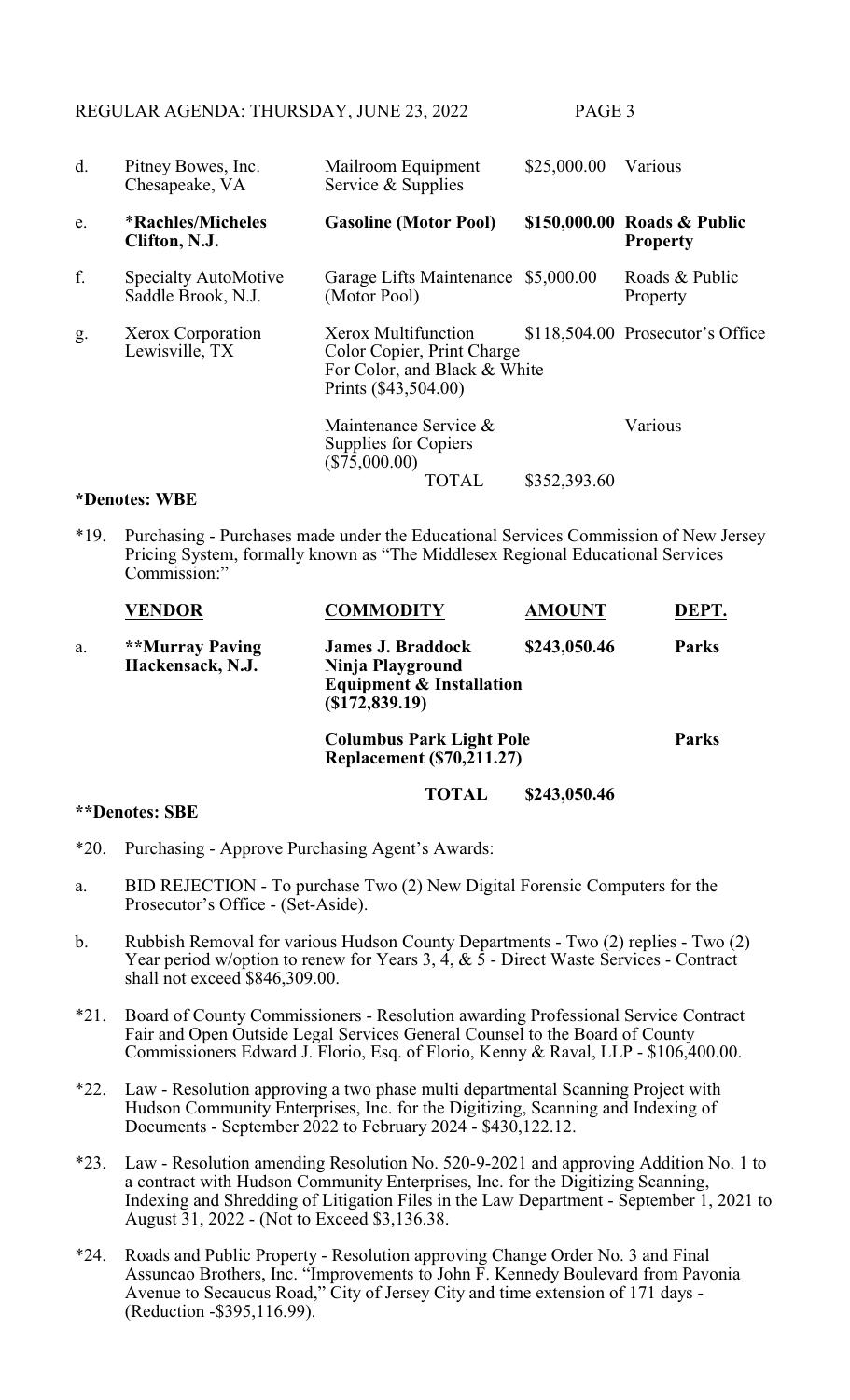- \*25. Health and Human Services Resolution authorizing an Affiliation Agreement between Rutgers, the State University of New Jersey, Rutgers Biomedical and Health Sciences ("RBHS") - Rutgers School of Nursing and Meadowview Psychiatric Hospital - June 10, 2022 through June 9, 2024.
- \*26. Housing and Community Reintegration Resolution authorizing Public Donor Agreements with Garden State Community Development Corporation and Collaborative Services Program of New Jersey, Inc. to provide Support Services for Hudson County's State Rental Assistance Program (SRAP) - July 1, 2022 to January 31, 2023 - \$500,000.00.
- \*27. Housing and Community Reintegration Resolution authorizing submission of Amendments to Program Years (PY) 2019 and PY 2021 Action Plans to the United States Department of Housing and Urban Development.
- \*28. Administrator's Office Resolution renewing a Tri-Party Agreement with the Hudson County Economic Development Corporation (EDC); the Hudson County Improvement Authority (HCIA) and the County of Hudson - July 1, 2022 to June 30, 2023 - 600,000.00.
- \*29. Roads and Public Property Resolution in support of Hudson County's Plans to improve John F. Kennedy Boulevard from Pavonia Avenue to St. Paul's Avenue in the City of Jersey City.
- \*30. Purchasing Resolution authorizing the County of Hudson to enter into a Cooperative Pricing Agreement with the Passaic Valley Sewerage Commission North Jersey Wastewater Cooperative Pricing System.
- \*31. Roads and Public Property Resolution declaring Thirty-Six (36) Vehicles in the County's Motor Fleet to be Surplus and Obsolete and auctioned for scrap and eliminated from the County Fleet and Insurance Roster.
- \*32. Law Resolution authorizing the award of a Competitive Contract Fair and Open Process Civic Operations Group, Inc. to perform consulting services relative to education and outreach for the COVID-19 Vaccine - \$2,400,779.00.
- \*33. Board of County Commissioners Resolution authorizing virtual meetings of the Hudson County Board of County Commissioners from - July 1, 2022 through August 31, 2022.

## VIII. **The following Ordinances will be considered for introduction:**

- I-1. Roads and Public Property Ordinance amending Chapter 200, Article 17 of the Administrative Code to establish a regulation for three loading zones on Garden Street at 5<sup>th</sup> Street, Hudson Street, at Newark Street and Newark Street at River Street in the City of Hoboken County owned Roadways.
- I-2. Law Ordinance amending Chapter 200, Article 28 of the Engineering Code regarding the rules and regulations governing Outdoor Dinning.

## **The following Ordinances will be considered for adoption:**

- A-1. Roads and Public Property Ordinance amending Chapter 200, Article 27 of the Administrative Code to establish traffic calming devices (Delineators) on John F. Kennedy Boulevard East in the Town of Guttenberg and John F. Kennedy Boulevard in the City of Jersey City County owned Roadways.
- A-2. Law An Ordinance amending Ordinance Number 213-5-1982 establishing regulations for the use, care and protection of County Parks.
- XI. Opportunity for any member of the Board of County Commissioners to comment on the business of the Board.